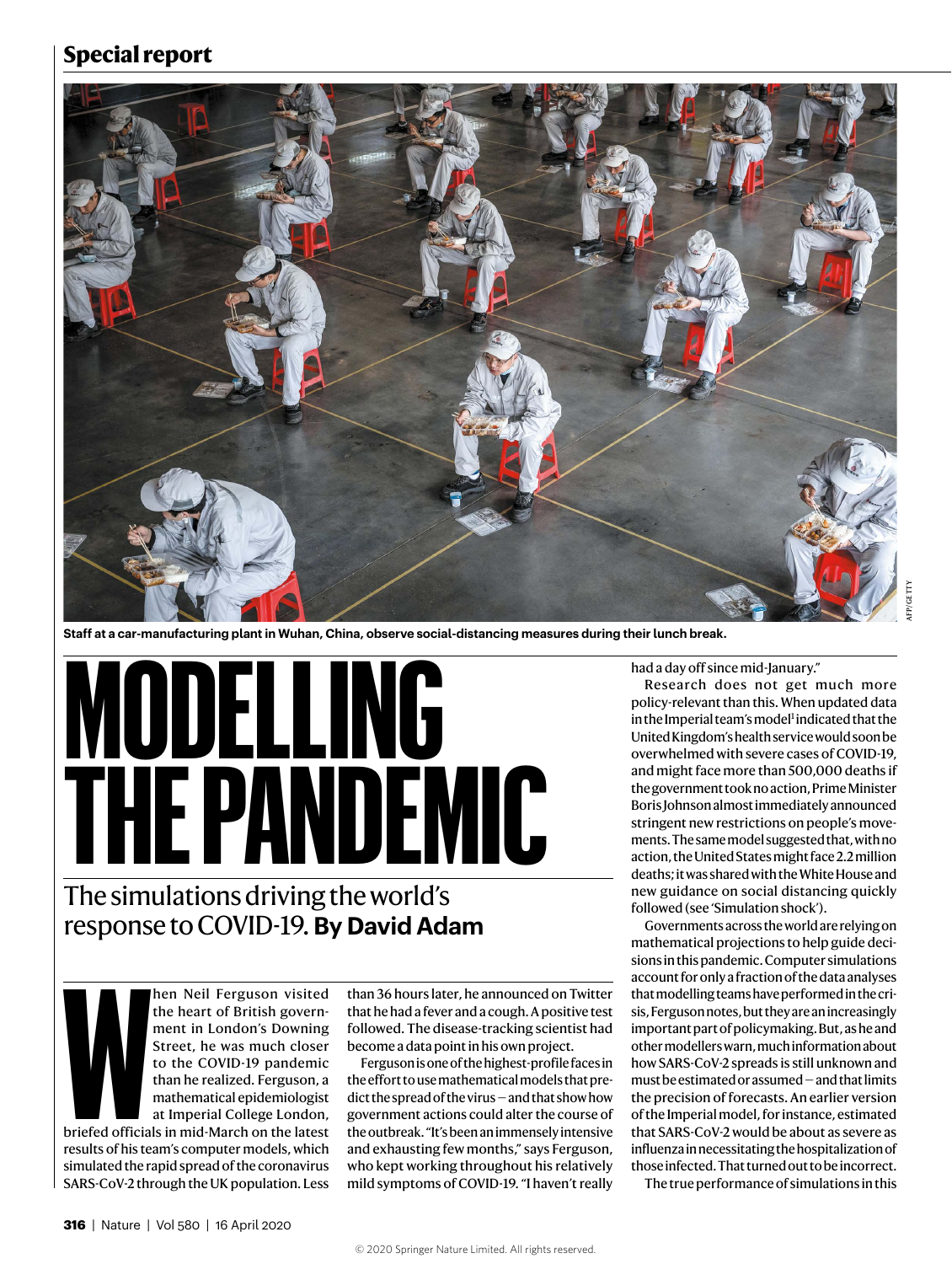pandemic might become clear only months or years from now. But to understand the value of COVID-19 models, it's crucial to know how they are made and the assumptions on which they are built. "We're building simplified representations of reality. Models are not crystal balls," Ferguson says.

#### **Coronavirus models: the basics**

Many of the models simulating how diseases spread are unique to individual academic groups that have been developing them for years. But the mathematical principles are similar. They are based on trying to understand how people move between three main states, and how quickly: individuals are either susceptible (S) to the virus; have become infected (I); and then either recover (R) or die. The R group is presumed to be immune to the virus, so can no longer pass on the infection. People with natural immunity would also belong to this group.

The simplest SIR models make basic assumptions, such as that everyone has the same chance of catching the virus from an infected person because the population is perfectly and evenly mixed. More-advanced models, which make the quantitative predictions policymakers need during an emerging pandemic, subdivide people into smaller groups — by age, sex, health status, employment, number of contacts, and so on — to set who meets whom, when and in which places.

Using detailed information on population size and density, how old people are, transport links, the size of social networks and healthcare provision, modellers build a virtual copy of a city, region or an entire country using differential equations to govern the movements and interactions of population groups in space and time. Then they seed this world with an infection and watch how things unfold.

SOURCES: REF. 1

Ë **OLIBEES:** 

But that, in turn, requires information that can be only loosely estimated at the start of an epidemic, such as the proportion of infected people who die, and the basic reproduction number  $(R_0)$  – the number of people, on average, to whom one infected person will pass the virus. The modellers at Imperial, for instance, estimated in their 16 March report<sup>1</sup> that 0.9% of people infected with COVID-19 would die (a figure adjusted to the United Kingdom's specific demographics); that the  $R_0$  was between 2 and 2.6; and that SARS-CoV-2 takes 5.1 days to incubate in an infected person. Those figures depended on other kinds of modelling: rough estimates by epidemiologists who tried to piece together the virus's basic properties from incomplete information in different countries during the pandemic's early stages.

Some parameters, meanwhile, must be entirely assumed. The Imperial team had to surmise, for instance, that there is no natural immunity to COVID-19 — so the entire population starts out in the susceptible group — and that people who recover from COVID-19 are

#### **SIMULATION SHOCK**

A model by Imperial College London in mid-March predicted a total of more than 500,000 UK deaths from COVID-19, and more than 2.2 million in the United States if no action was taken to stop the virus spreading in those countries





#### **A SECOND WAVE**

In the United States, implementing measures to contain the virus could stop people with COVID-19 from immediately overwhelming the country's critical-care hospital-bed capacity, a simulation from Imperial College London suggests. But a second wave of the pandemic might be expected later in the year.

- Estimated critical-care bed capacity
- $\overline{\phantom{a}}$  Do nothing
- Case isolation, household quarantine and general social distancing
- School and university closure, case isolation and general social distancing



immune to reinfection in the short term.

A simulation run using these parameters would always give the same forecast. But simulations called stochastic models inject randomness: rolling a virtual dice to see whether someone in the I group infects an S person when they meet. This gives a range of possibilities when the model is run multiple times.

Modellers also simulate people's activities in different ways. In 'equation-based' models, individuals are sorted into population groups. But as the groups are broken into smaller, more-representative social subsets to better reflect reality, the models get increasingly complicated. An alternative approach is to use an 'agent-based' method in which each individual moves around and acts according to their own specific rules — rather like the simulated characters in the video-game series The Sims.

"You have a couple of lines of code, and those drive how your agents act, how they go about their day," says Elizabeth Hunter, who works on models of disease transmission at Technological University Dublin.

Agent-based models build the same kinds of virtual world as the equation-based ones, but each person can behave differently on a given day or in an identical situation. "These very specific models are extremely data hungry," says Kathleen O'Reilly, an epidemiologist at the London School of Hygiene and Tropical Medicine (LSHTM). "You need to collect information on households, how individuals travel to work and what they do at the weekend."

#### **Which model to choose?**

The Imperial team has used both agent-based and equation-based models in this pandemic. The 16 March simulations that the team ran to inform the UK government's COVID-19 response used an agent-based model built in 2005 to see what would happen in Thailand if H5N1 avian flu mutated to a version that could spread easily between people2 . Ferguson told *Nature* in 2005 that collecting detailed data on Thailand's population was harder than writing the programming code for the model. That code was not released when his team's projections on the coronavirus pandemic were first made public, but the team is working with Microsoft to tidy up the code and make it available, Ferguson says.

On 26 March, Ferguson's team released global projections of the impact of COVID-19 that use the simpler equation-based approach<sup>3</sup>. It divides people into four groups: S, E, I and R, where 'E' refers to those who have been exposed, but who are not yet infectious. "They give broadly similar overall numbers," says epidemiologist Azra Ghani, who is also in the Imperial group. For instance, the global projections suggest that, had the United States taken no action against the virus, it would have seen 2.18 million deaths. The earlier agentbased simulation, run with the same assumptions on mortality rate and reproduction number, estimated 2.2 million US deaths<sup>1</sup>.

The different kinds of model have their own strengths and weaknesses, says Vittoria Colizza, a modeller at the Pierre Louis Institute of Epidemiology and Public Health in Paris, who is advising the French government during the current emergency. Being able to bunch one group into a compartment inside an equation-based model makes things simpler — and quicker — because the model doesn't need to run at the high-resolution level of treating everyone as an individual. When Colizza and her team wanted to test the effects on infection rates of compelling large parts of the French population to work from home, for example, she used an equation-based model. "We didn't need to track each individual separately and see if they were spending some time at work or some time at school," she says.

Although projections might not diverge wildly depending on the approach chosen, it's natural to wonder how reliable any of the simulations are. Unfortunately, during a pandemic